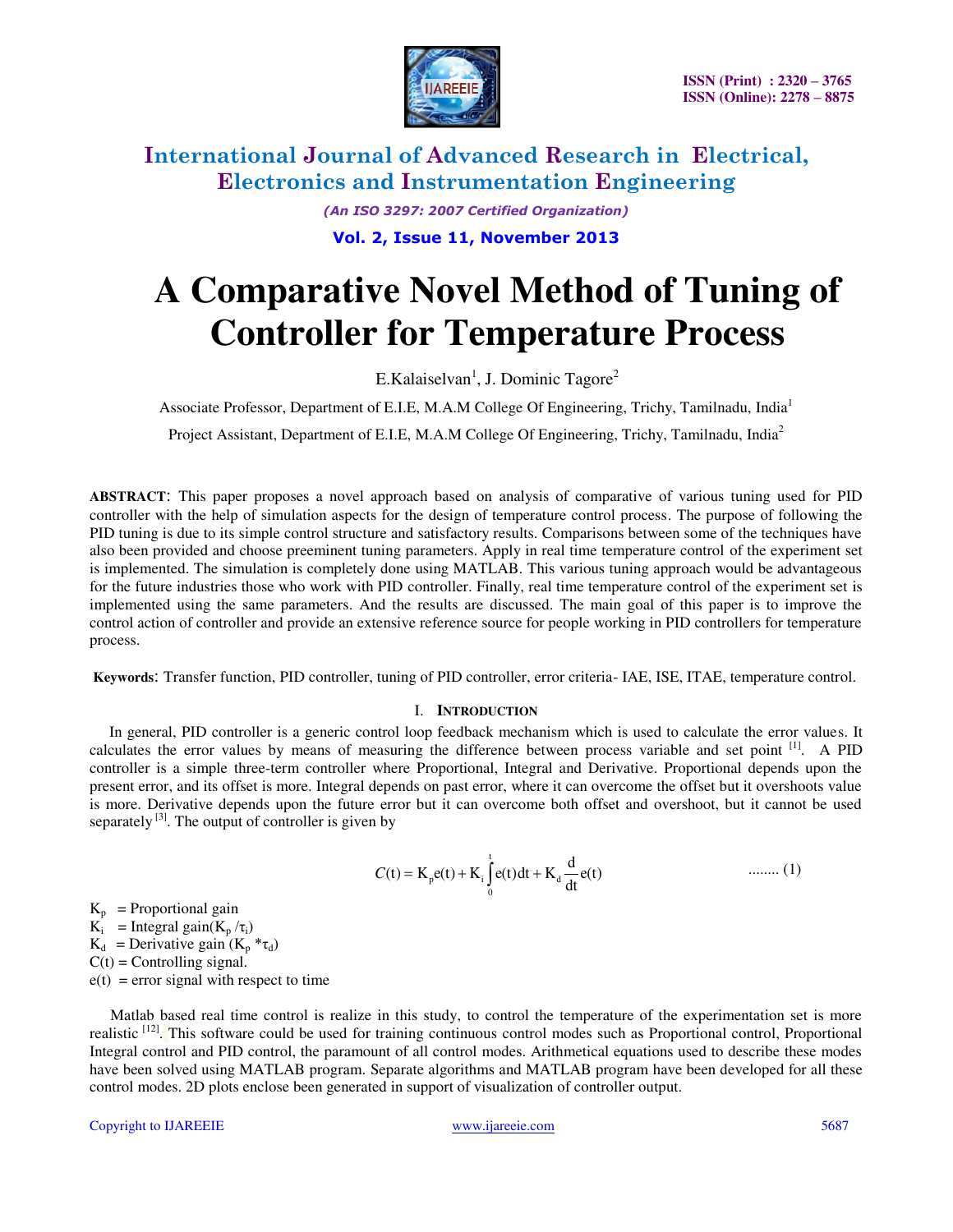

*(An ISO 3297: 2007 Certified Organization)* 

### **Vol. 2, Issue 11, November 2013**

#### **II.TEMPERATURE MODEL KIT DETAILS**

 Temperature control trainer is premeditated for understanding the fundamental temperature control principles. The process setup consists of heating tank fixed with SSR controlled heater for on-line heating of the water. The flow of water can be manipulated and measured by rota meter. Temperature sensor (RTD) is used for temperature sensing. The process parameter (Temperature) is controlled by microprocessor based digital indicating controller which manipulates heat input to the process. These units along with necessary piping and fitting are mounted on support frame designed for tabletop mounting. The controller can be connected to computer through USB port for monitoring the process in SCADA mode. Fig. 2.1 show Process diagram of Temperature control Trainer. Table 2.1 shows that some valuable Specification of Temperature Control Trainer



Figure 2.1 Process Diagram of Temperature

| Product            | Temperature Control Trainer                                        |  |
|--------------------|--------------------------------------------------------------------|--|
| Type of control    | <b>SCADA</b>                                                       |  |
| Control unit       | Digital indicating controller with RS485 communication             |  |
| Communication      | USB port using RS485-USB converter                                 |  |
| Temperature sensor | Type RTD, PT100                                                    |  |
| Heating control    | Proportional power controller (SSR), Input 4-20 mA, Capacity 50 A. |  |
| Heater             | Type Electrical 2 coil, Capacity 3 KW                              |  |
| Rotameter          | 6-60 LPH                                                           |  |
| Process tank       | SS304, Capacity 0.5 lit, insulated                                 |  |
| Overall dimensions | 550Wx480Dx525H m                                                   |  |

Table 2.1 Specification of Temperature Control Trainer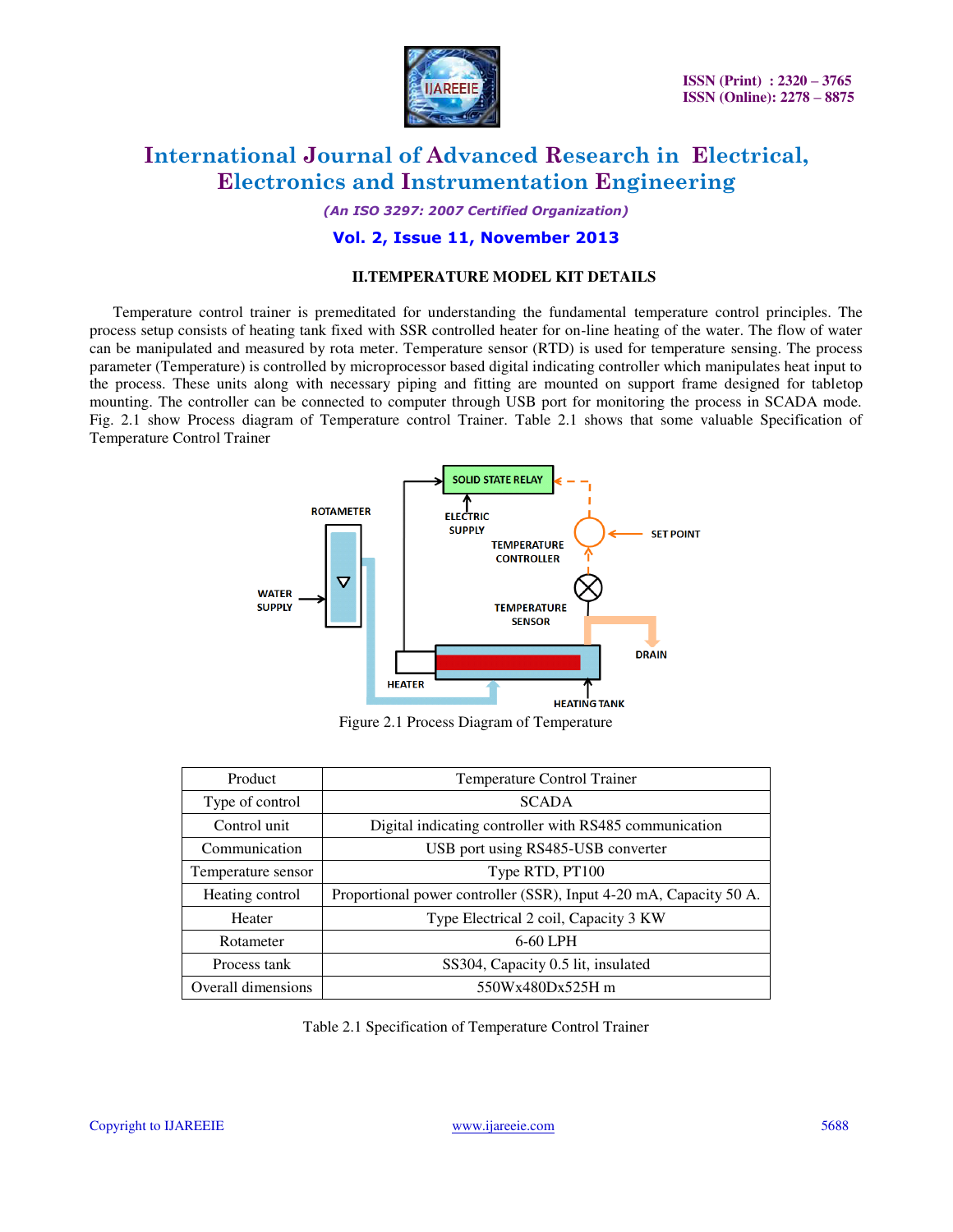

*(An ISO 3297: 2007 Certified Organization)* 

### **Vol. 2, Issue 11, November 2013**

#### **II.DERIVATION OF TRANSFER FUNCTION**

 In general, a transfer function relates two variables in a physical process; one of these is the cause (forcing function or input variable) and the other is the effect (response or output variable) $^{[1]}$ . It provides valuable insight into process dynamics and the dynamics of feedback systems. This temperature process is a first order dead time process. So it can be defined as

 ሺ ሻ ............ (2)

Where,  $K =$ Gain constant (B/A)

 $\theta$  = Delay time Τ = Time constant

 In open loop response, set controller input value and obtain the initial and final steady state value shows in Table 4.1. And note down change of process value with respect to time from initial steady state to final state. Its show in figure 4.1

| <b>CONDITION</b>                | <b>INPUT</b><br>$\%$ | <b>TEMPERATURE</b><br>$\mathcal{O}_\mathcal{D}$ |
|---------------------------------|----------------------|-------------------------------------------------|
| Initial steady sate value $(A)$ |                      | 40.5                                            |
| Final steady sate value (B)     | 40                   | 46.5                                            |

Table 3.1 Condition for to derive the transfer function.



Figure 3.1 Open loop response of real time process.

From Open loop Response, by using those parameter, Delay time  $(\theta) = 7$  sec, Gain (K) = 1.1481, Time constant = 35 sec obtain from the graph. eqn. (3) show that open loop response of real time temperature process.

$$
G(S) = \frac{1.14}{35S + 1} e^{-7S} \qquad \qquad \dots \dots \dots \tag{3}
$$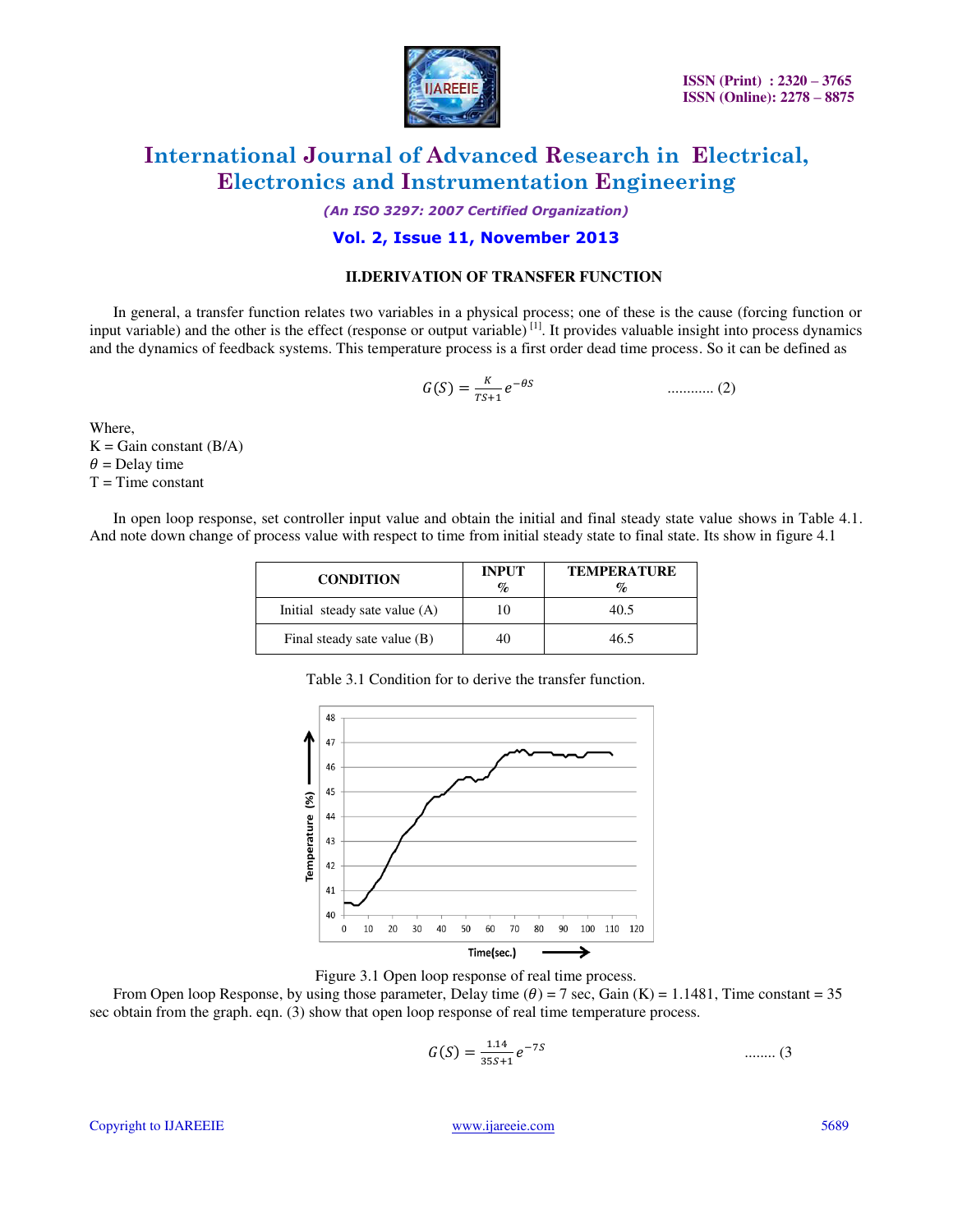

*(An ISO 3297: 2007 Certified Organization)* 

### **Vol. 2, Issue 11, November 2013**

#### **IV.APPROACH TO PID TUNING**

 Tuning a control loop is the adjustment of its control parameters (gain/proportional band, integral gain/reset, derivative gain/rate) to the optimum values for the desired control response <sup>[2]</sup>. Generally stability of response is required and the process must not oscillate for any combination of process conditions and set points <sup>[3]</sup>. The following PID tuning formulas are considered:

- A. *Ziegler–Nichols (Z–N) method (1942):* It's depends on the ultimate gain *K*u and the ultimate period *T*u. .
- B. *Tyreus-Luyben tuning method (1992):* It's depends on the ultimate gain *K*u and the ultimate period *T*u.
- C. *Cohen–Coon (C–C) method (1953*): Based on Process reaction curve. A model with one tangent and point is derived first to tune the PID controller.
- D. *Shinskey tuning method (1990):* This method be worked under the conduction ( $\tau/\theta = 1.6$ ).
- E. *Fruehauf tuning method (1990)*: This method be worked under the conduction ( $\theta/\tau$  <0.33).
- F. *St. Clair tuning method (1987)*: Based on Process reaction curve.

Tuning parameters of PI and PID controller are show in Table 4.1 & 4.2

| <b>Tuning Methods</b> | $\mathbf{K}_{\mathbf{p}}$ | $\mathbf{K}_{i}$ |
|-----------------------|---------------------------|------------------|
| Ziegler-Nichols       | 4.338                     | 0.2618           |
| <b>Tyreus-Luyben</b>  | 3.012                     | 0.0673           |
| Cohen-Coon            | 3.9                       | 0.2367           |
| <b>Shinskey</b>       | 2.911                     | 0.104            |
| Fruehauf              | 2.436                     | 0.0696           |
| <b>St. Clair</b>      | 1.447                     | 0.0413           |

Table 4.1 Tuning parameter of PI controller

| <b>Tuning Methods</b> | $K_{n}$ | K:     | K,     |
|-----------------------|---------|--------|--------|
| Ziegler-Nichols       | 5.784   | 0.5456 | 14.54  |
| <b>Tyreus-Luyben</b>  | 4.381   | 0.0979 | 12.978 |
| Cohen-Coon            | 5.805   | 0.3647 | 14.257 |
| <b>Shinskey</b>       | 3.943   | 0.3216 | 19.32  |
| Fruehauf              | 2.436   | 0.069  | 8.526  |
| <b>St. Clair</b>      | 2.192   | 0.0626 | 7.6755 |

Table 4.2 Tuning parameter of PID controller

### **V.TIME DOMAIN SPECFICATION**

 The performance of a control system is typically measured in provisions of its response to a step input. So that by calculating time domain specification of a response its easy analysis. By comparing with various tuning methods in PI controller Tyreus-Luyben and Fruehauf tuning methods shows good response to this system. It shows in table 5.1. In comparisons of PID controller explain in table 5.2 Tyreus-Luyben show good response.

.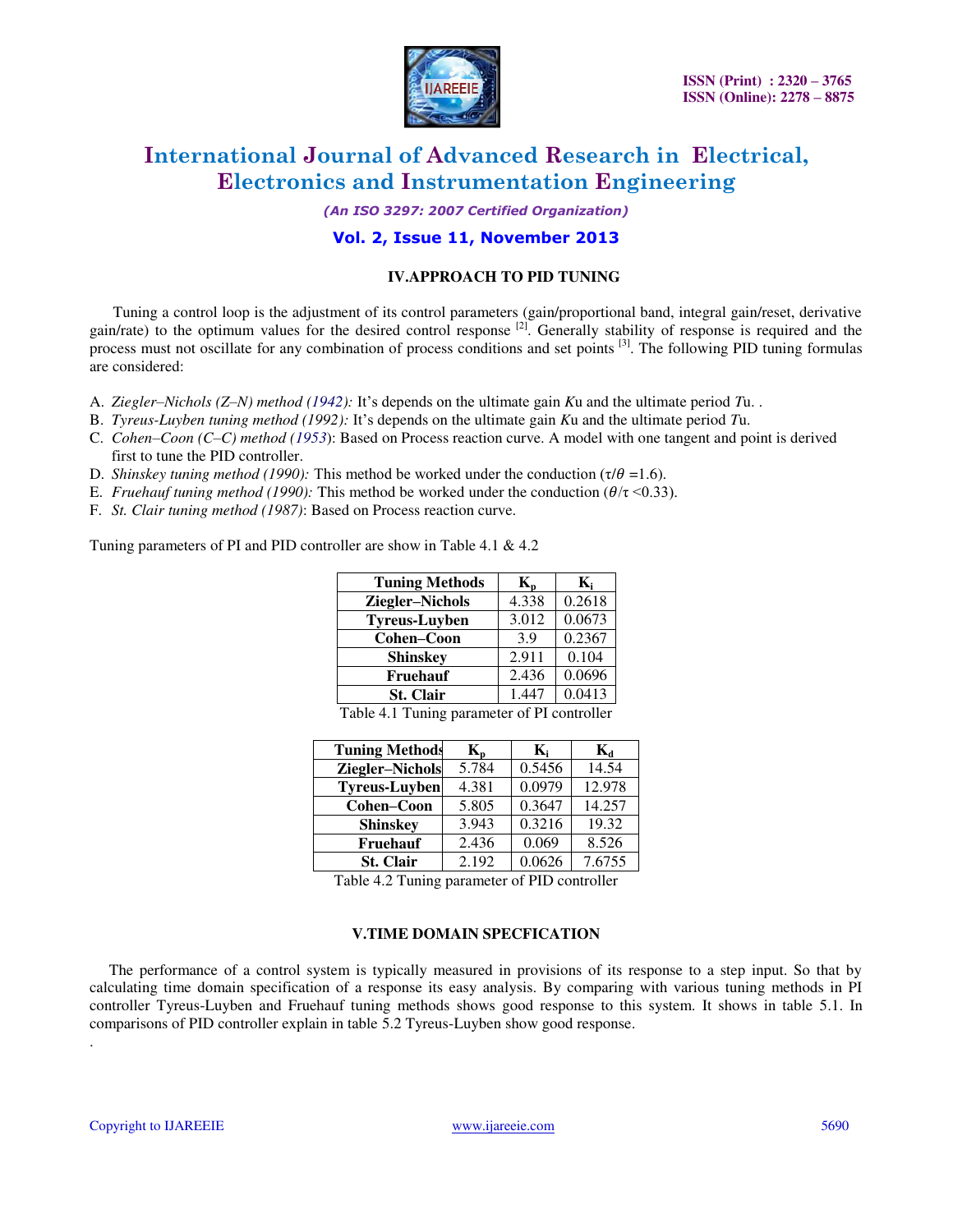

*(An ISO 3297: 2007 Certified Organization)* 

| <b>Methods</b>       | <b>Rise time</b> | overshoot |          | <b>Settling</b><br>time | steady<br>state |
|----------------------|------------------|-----------|----------|-------------------------|-----------------|
| Ziegler-Nichols      | 5.04             | 0.66      | 65.8%    | 80.3                    |                 |
| <b>Tyreus-Luyben</b> | 10.7             | 0.08      | $7.53\%$ | 62.7                    |                 |
| Cohen-Coon           | 5.72             | 0.58      | 57.6%    | 69.8                    |                 |
| <b>Shinskey</b>      | 9.38             | 0.18      | 18.3%    | 44.1                    |                 |
| <b>Fruehauf</b>      | 12.8             | 0.06      | 5.67%    | 42.4                    |                 |
| <b>St. Clair</b>     | 29.6             |           |          | 55.6                    |                 |

### **Vol. 2, Issue 11, November 2013**

Table 5.1 Comparisons of Time Domain analysis for tuning parameter of PI controller

| <b>Methods</b>         | <b>Rise time</b> | overshoot |          | <b>Settling</b><br>time | steady<br>state |
|------------------------|------------------|-----------|----------|-------------------------|-----------------|
| <b>Ziegler-Nichols</b> | 5.98             | 0.45      | $45.1\%$ | 43.5                    |                 |
| <b>Tyreus-Luyben</b>   | 9.85             |           |          | 18                      |                 |
| Cohen-Coon             | 6.07             | 0.27      | 27.4%    | 30.9                    |                 |
| <b>Shinskey</b>        | 10.5             | 0.02      | 2%       | 35.4                    |                 |
| Fruehauf               | 22.1             | 0.01      | $1\%$    | 36.3                    |                 |
| St. Clair              | 25.1             | 0.01      | 1%       | 40.5                    |                 |

Table 5.2 Comparisons of tuning parameter of PID controller of Time Domain analysis

#### **VI.PERFORMANCE ANALYSIS**

The integral error is generally accepted as a good measure for system performance <sup>[1]</sup>. It is useful to have criteria that put little weight on the initial error. These integrals are finite only if the steady- state error is zero. Unlike simple criteria that use only isolated characteristics of dynamic response, the criteria of the category are based on the entire response [9]. The followings are some commonly used criteria based on the integral error for a step set point or disturbance response

$$
ISE = \int_0^\infty e(t) dt
$$
  
\n
$$
IAT = \int_0^\infty |e(t)| dt
$$
  
\n
$$
ITAE = \int_0^\infty t |e(t)| dt
$$
 ......(4)

Where,  $e(t) = y_{sp}(t) - y(t)$  is error of response from the desired set point.

 Comparison of integral error of various tuning methods for PI controller and PID controller shows in Table 6.1 and Table 6.2. Here also that Tyreus-Luyben tuning method shows that minimum error for both PI and PID controller.

| <b>METHODS</b>         | ISE      | <b>IAE</b> | <b>ITAE</b>     |
|------------------------|----------|------------|-----------------|
| <b>Ziegler-Nichols</b> | 136.7613 | 176.83     | $3.086e^{003}$  |
| <b>Tyreus-Luyben</b>   | 103.7629 | 125.77     | $1.150e^{003}$  |
| Cohen-Coon             | 130.5573 | 173.00     | $2.95e^{003}$   |
| <b>Shinskey</b>        | 107.9385 | 140.06     | $1.698e^{003}$  |
| Fruehauf               | 111.972  | 142.85     | $1.2505e^{003}$ |
| <b>St. Clair</b>       | 146.3271 | 190.37     | $2.78e^{003}$   |

|                              | Table 6.1 Comparisons of error criteria for tuning parameter of PI controller |      |
|------------------------------|-------------------------------------------------------------------------------|------|
| Copyright to <b>IJAREEIE</b> | www.mareeje.com                                                               | 5691 |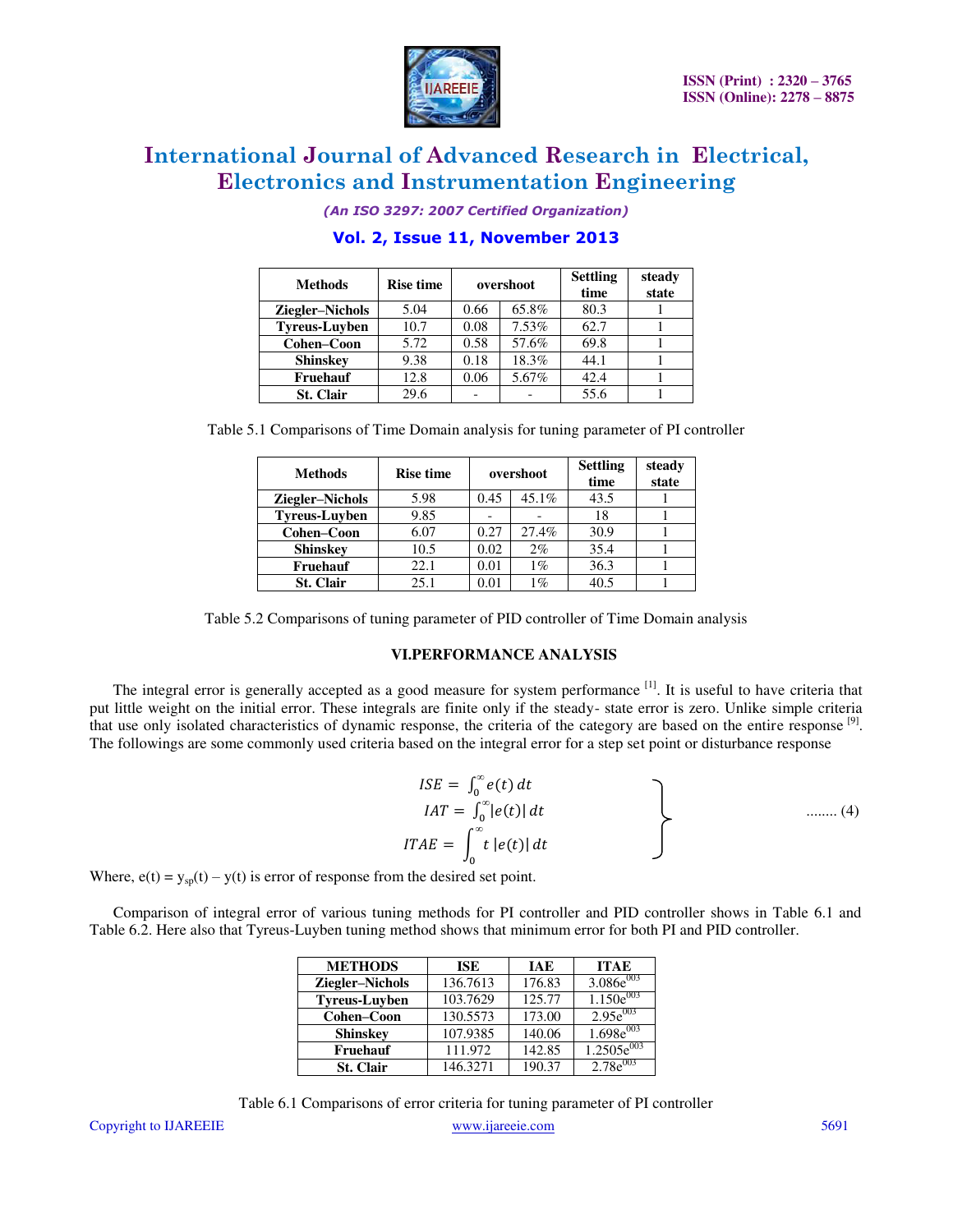

*(An ISO 3297: 2007 Certified Organization)* 

| <b>METHODS</b>       | <b>ISE</b> | <b>IAE</b> | <b>ITAE</b>      |
|----------------------|------------|------------|------------------|
| Ziegler-Nichols      | 96.8784    | 120        | $1.4384e^{003}$  |
| <b>Tyreus-Luvben</b> | 72.6610    | 83.37      | 513.476          |
| Cohen-Coon           | 83.316     | 100.6      | 865.1859         |
| <b>Shinskey</b>      | 107.9385   | 140.9      | $1.678 e^{003}$  |
| <b>Fruehauf</b>      | 111.97     | 142.78     | $1.2478 e^{003}$ |
| <b>St. Clair</b>     | 117.18     | 150.03     | $1.346e^{003}$   |

## **Vol. 2, Issue 11, November 2013**

Table 6.2 Comparisons of error criteria for tuning parameter of PID controller

#### **VII.SERVO AND REGULATION PROBLEM**

 In feedback close loop system; Servo control loop is one which responds to modify in set point where as the load disturbance value remains stable show in figure 7.1. The set point may be changed as a function of time (typical of this are batch processes), and therefore the controlled variable must follow the set point. A **regulatory** control loop is one which responds to a modify in load disturbance value, bringing the system back to steady state where as the set point value remains stable show in figure 7.2. Regulatory control is by distant more common than servo control in the process industries.



Figure 7.2 Regulatory Problem

#### **VIII.SIMULAION RESULT**

The MATLAB coding of the simulator is design various types of function block <sup>[6]</sup>. The coding is totally based on the concepts of PID tuning. It is that much efficient to analysis any system and give step response using P, PI, &PID controller.

*A. Step Response Of Transfer Function in MATLAB Program :* 

Figure 8.1.1 shows that step response of open loop system for transfer function of

$$
G(S) = \frac{1.14}{35S + 1} e^{-7S} \qquad \qquad \dots \dots (3)
$$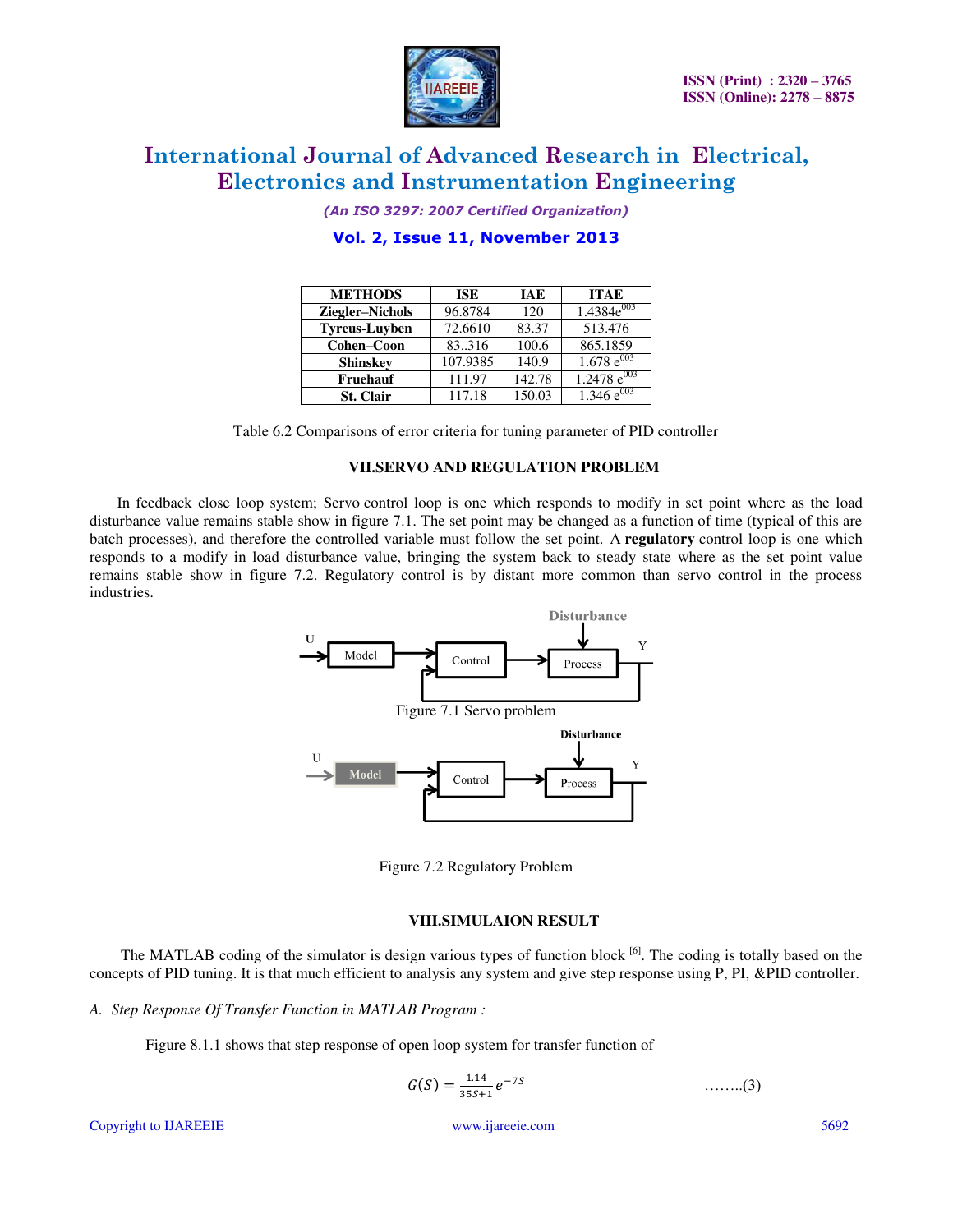

*(An ISO 3297: 2007 Certified Organization)* 

### **Vol. 2, Issue 11, November 2013**

| <b>PARAMETER</b>   | TIME (SEC.) |
|--------------------|-------------|
| Rise time          | 77.4        |
| Settling time      | 143         |
| Steady State value | 114         |



Table 8.1 Parameter of analysis for open loop response

Figure 8.1.1 Output Response of open loop step response.

#### *B. To Find Ultimate Gain Ku and Ultimate Time Period Tu in MATLAB Program Using Root Locus Plot:*



Figure 8.2.1 Root locos plot For same transfer function from figure 8.2.1 we get value that shows in Table 8.2.2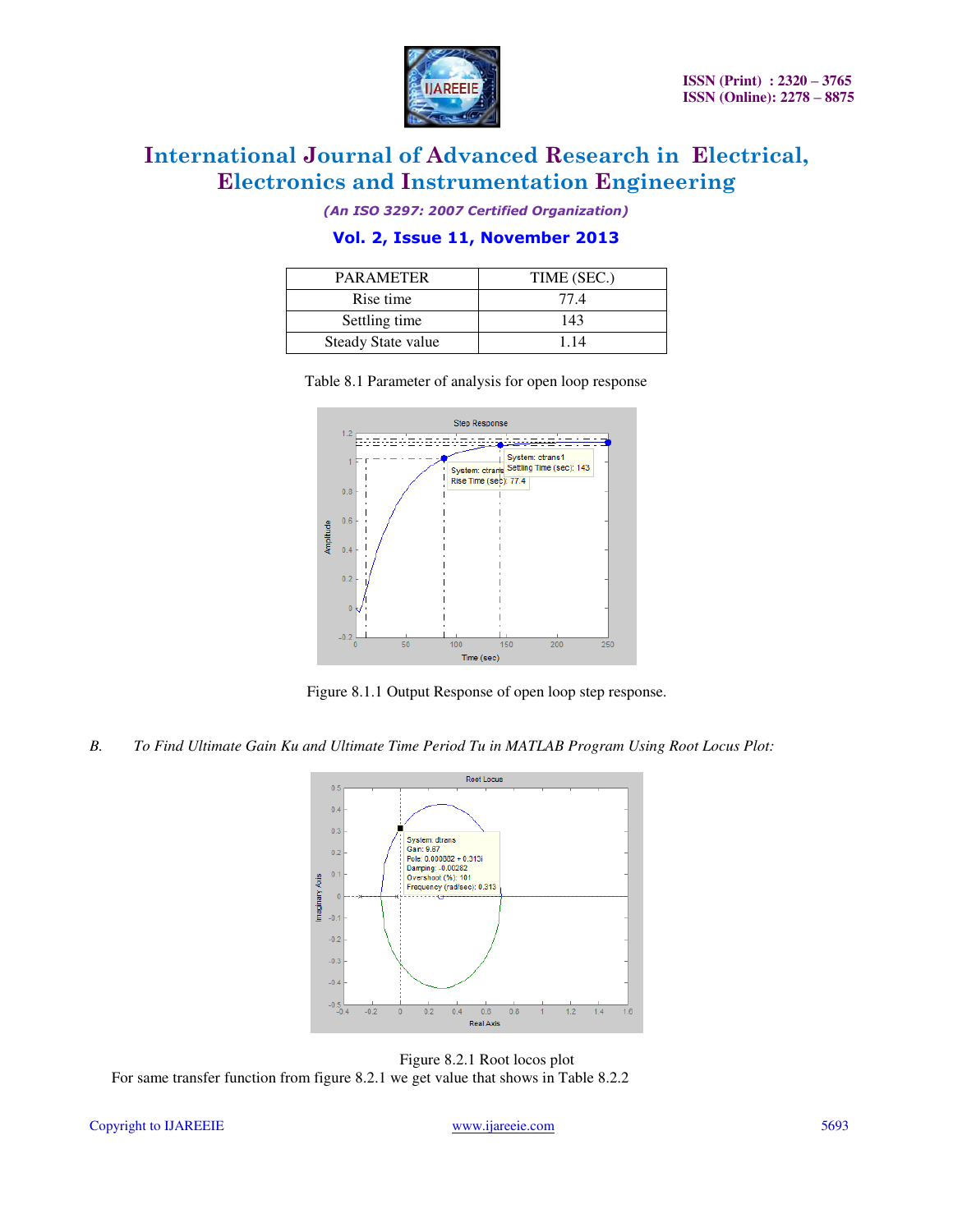

*(An ISO 3297: 2007 Certified Organization)* 

### **Vol. 2, Issue 11, November 2013**

| <b>PARAMETER</b> | VALUE |
|------------------|-------|
| Ultimate Gain    | 9.67  |
| Frequency        | 0.313 |
| Ultimate Period  | 20.12 |

Table 8.2.2- Parameter of analysis for Root locos plot

C. *Response of PID Controller in both MATLAB Program and Simulink Diagram:*



Figure 8.3.1 Output Response of PI controller for various tuning methods.



Figure 8.3.2 Output Response of PID controller for various tuning methods

#### *D. Simulink diagram of servo problem and regulatory problem:*

 From these analyses of various tuning method we proposed that Tyreus-Luyben tuning methods show the stability proper response. Then apply tuning parameter of Tyreus-Luyben in servo and regulator problem. Figure 8.4.3 and Figure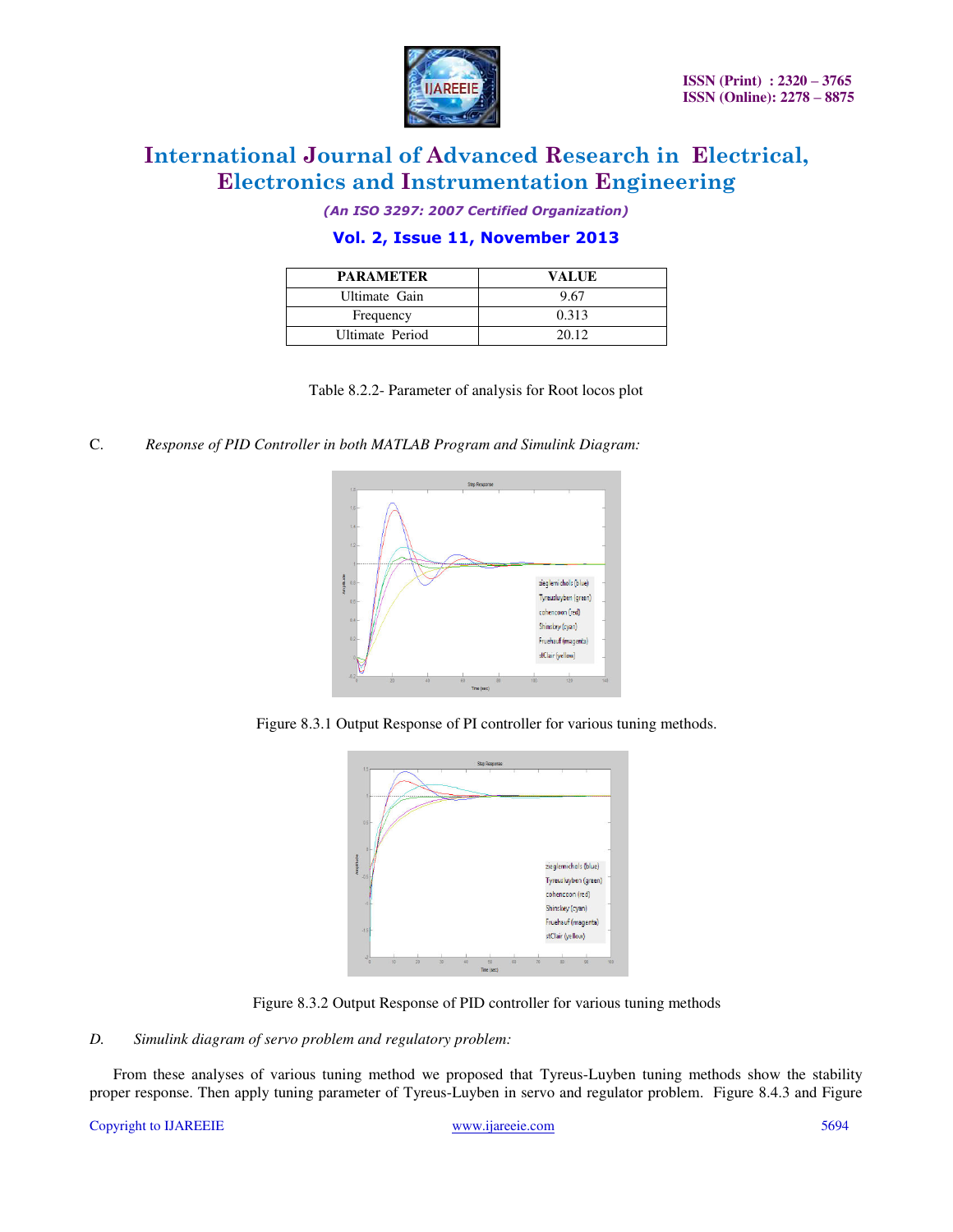

*(An ISO 3297: 2007 Certified Organization)* 

### **Vol. 2, Issue 11, November 2013**

8.4.4 are shows that analysis of the stability of the system. Here the MATLAB Simulink diagram for the for the servo and regulator problem is show in Figure 8.4.1 and Figure 8.4.2 Since the set point has to be varied the number of step input is declared by giving the different inputs and different sampling time. The value is given as 1,-1 &1. And the output is controlled. For the disturbance rejection the load has to be varied. So the different types of load are given before the output. The disturbance is declared as 1,-1. And the resultant output is given below.



Figure 8.4.1 MATLAB Simulink diagram for Servo problem.



Figure 8.4.2 MATLAB Simulink diagram for Regulatory problem.



Figure 8.4.3 Output Response of Servo Problem.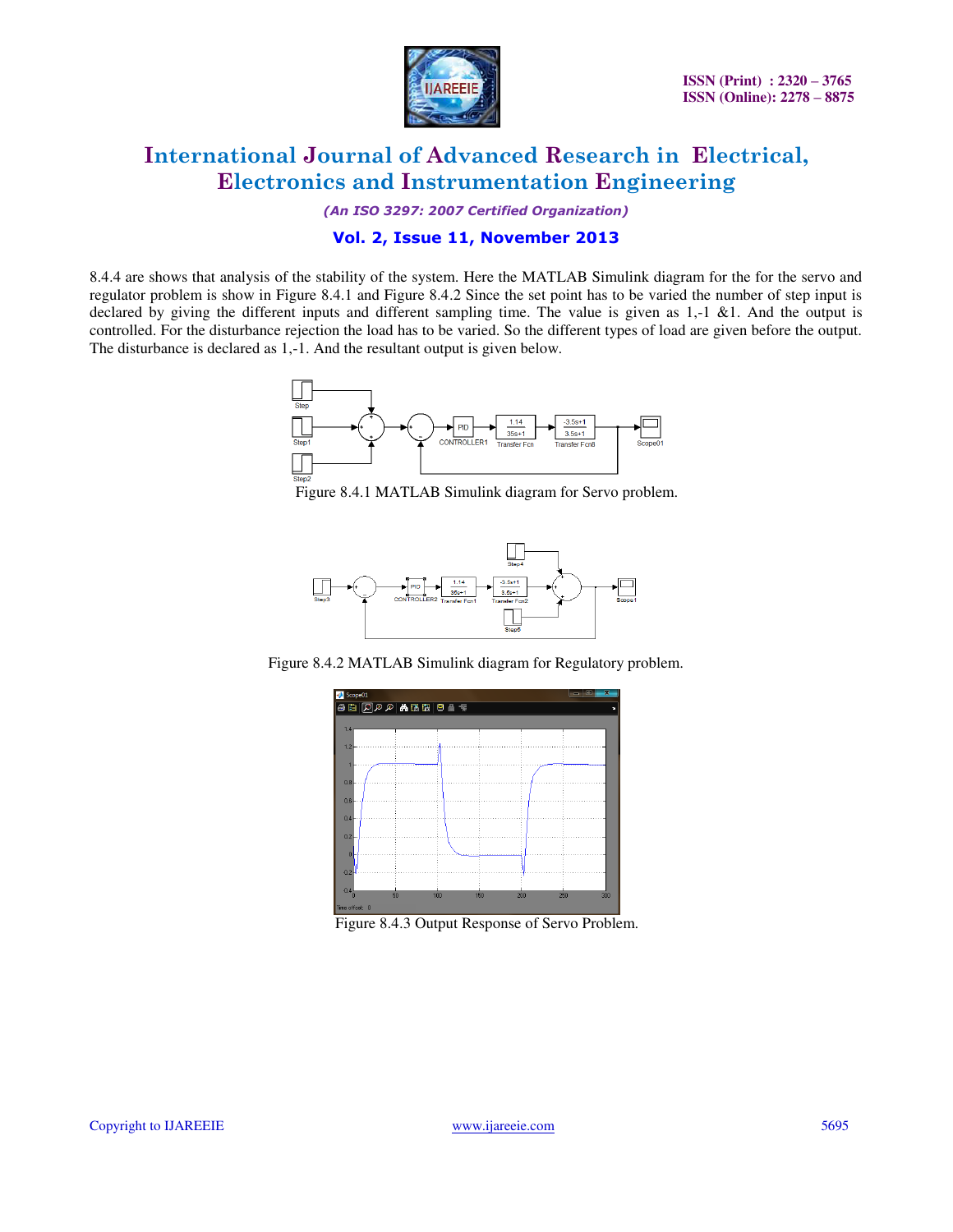

*(An ISO 3297: 2007 Certified Organization)* 

### **Vol. 2, Issue 11, November 2013**



Figure 8.4.4 Output Response of Regulatory Problem.

#### **IX.IN REAL TIME IMPLEMENTATION**

 Figure 9.1 shown is the real time response of temperature kit process value. Here tuning parameter of Tyreus-Luyben tuning method value is substituted. The set point is given as 36, when the process variable is less than that of the set point the output reaches maximum value of 100%. After process value reach the set point value controller output will decrease.



Figure 9.1 Output response of real time implementation.

 Figure 9.2 shows that set point variation of real time implementation. The old set point value is 36.5 and new set point value is 34. Output response shows that proper controlled comeback.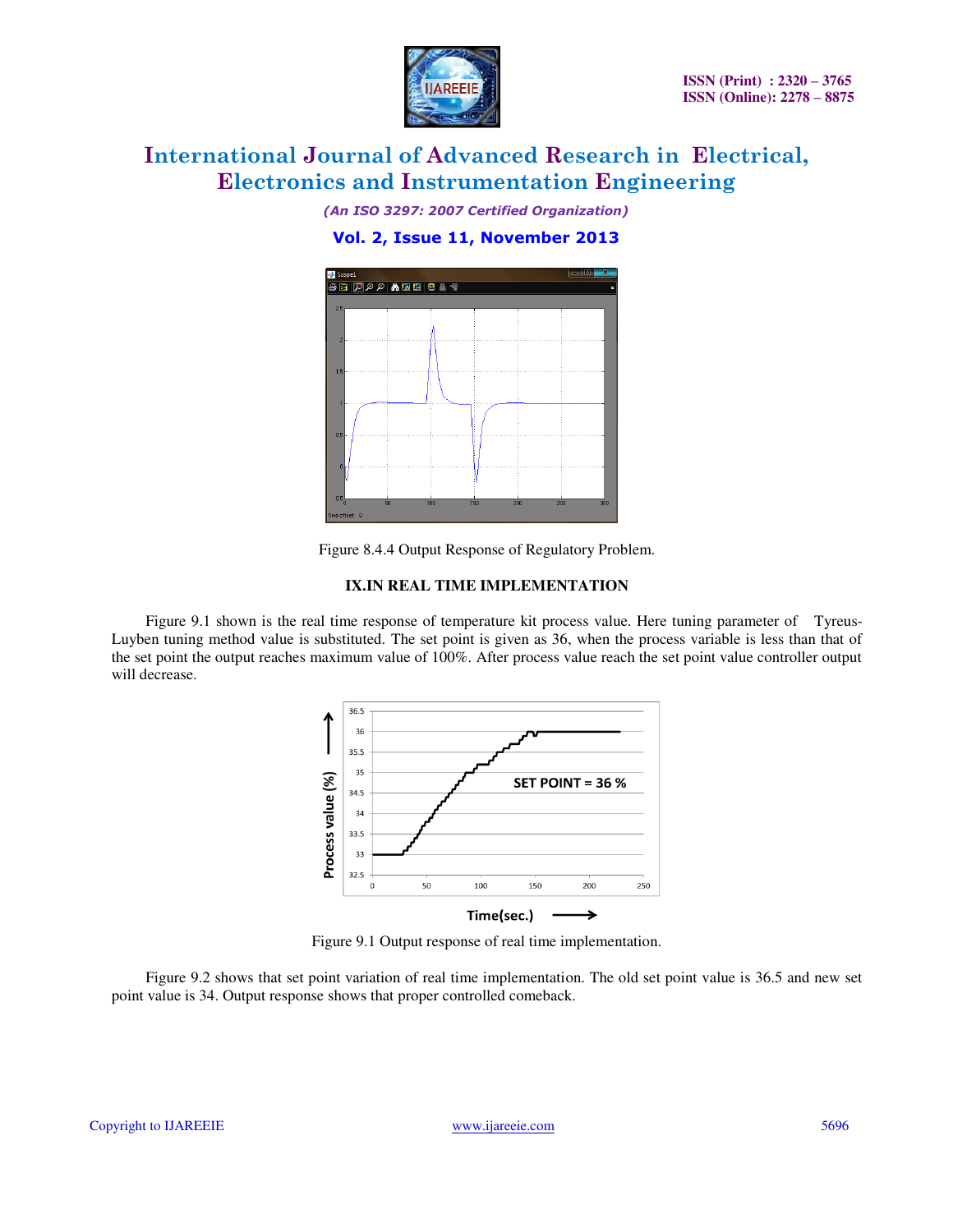*(An ISO 3297: 2007 Certified Organization)* 

#### **Vol. 2, Issue 11, November 2013**



Figure 9.2 Output response of real time implementation.

#### **X.CONCLUSTION**

 In this paper we proposed comparative novel methods of various types of PID tuning for temperature process and result of comparison also elucidated. A comprehensive comparative study of various types of tuning methods tested with simulation under different conditions show that better analysis. Simulation results have been given to show the performance of the method. The proposed tuning method is superlative and show good performance in apply with real time implementation.

#### **REFERENCES**

[1] George Stephanopoulos "Chemical Process Control: An Introduction to Theory and Practices"- 1st edition, Person Education, 1984.

[2]A. O'dyer "PI and PID controller tuning rules for time delay processes: a summary" Technical Report AOD-00-01, 1<sup>st</sup>edition, School of Control Systems and Electrical Engineering, Dublin Institute of Technology, Ireland,2000.

[3]Dingyu Xue, YangQuan Chen, and Derek P. Atherton, "Linear Feedback Control",-1st edition, Society for Industrial and Applied Mathematics, 2007. [4]Donald R. Coudhanowr, "Process System Analysis and Control", 2nd edition, McGRAW Hill International Edition,1991.

[5] Hari Om Bansal, "PID Controller Tuning Techniques: A Review", C World Academic Publishing, Journal of CET, Volume 2, pp. 168-176, 4 October 2012.

[6] Susmita Das, "Study on Different Tuning Approach with Incorporation of Simulation Aspect for Z-N Rules", International Journal of Scientific and Research Publications, Volume 2, Issue 8, August 2012.

[7]Saeed Tavakoli & Mahdi Tavakoli, "Optimal Tuning of PID Controllers for First Order Plus Time Delay Models Using Dimensional Analysis", IEEE 4 th International Conference on Control and Automation (ICCA'03), Montreal, Canada, Volume 4, pp. 942 – 947, 10-12 June 2003.

[8]Jianghua Xu, Huihe Shao, "A Novel Method of PID Tuning for Integrating Processes", 42<sup>nd</sup> IEEE Conference on Decision and Control, Maui, Hawaii USA, pp. 139 - 142 ,December 2003

[9]K. Astrom and T. Hagglund, "PID Controller, Theory, Design and Tuning", 2nd edition, Instrument Society of America,1995.

[10]Wen Tan, Comparison of some well-known PID tuning formulas, Computers and Chemical Engineering, no. 30,pp. 1416–1423, 2006.

[11] K. J. Åström and B. Wittenmark, Lecture 19: Servo and regulator problems, reference values and integrators.

[12]S.Katti. (2010) IATED Homepage on Digital Library.[Online].Available: http:// library.iated.org/view/KATTI2011SIM"

[13] [Leature 19. Homepage on IVT.NTNU. \[online\]. vailable:http://www.ivt.ntnu.no/imt/courses/tmr2/slides/slides\\_files/f19.pdf](file:///C:/Users/Domnic/Desktop/Leature%2019.%20Homepage%20on%20IVT.NTNU.%20%5bonline%5d.%20Available:%20http:/www.ivt.ntnu.no/imt/courses/tmr2/slides/slides_files/f19.pdf)